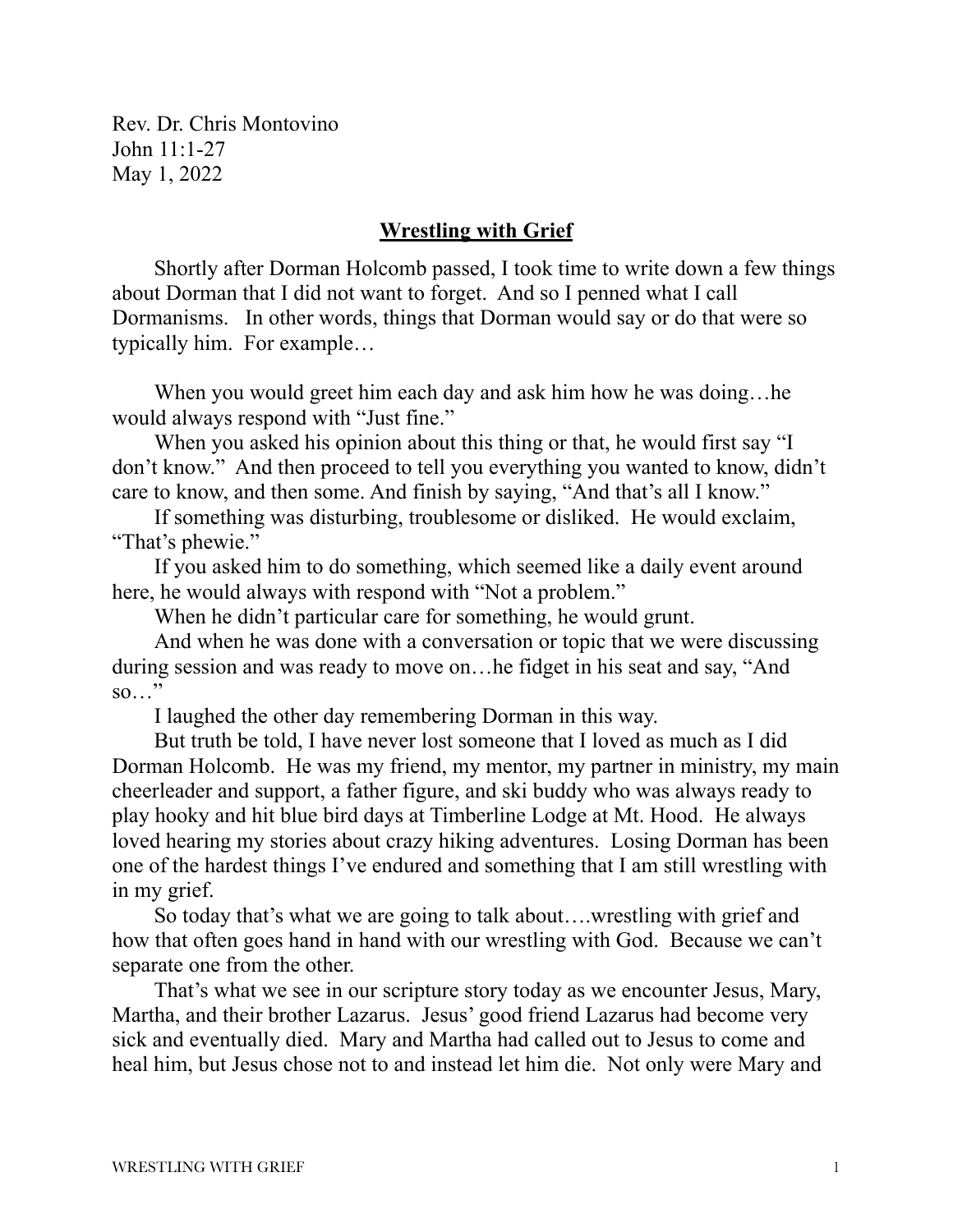Martha wresting with grief, but they wrestled with why Jesus wouldn't do for them what they had clearly seen him do for other people.

Join me as we read from John 11:1-27 and we hear how this story plays out.

"Now a man named Lazarus was sick. He was from Bethany, the village of Mary and her sister Martha.

**2** (This Mary, whose brother Lazarus now lay sick, was the same one who poured perfume on the Lord and wiped his feet with her hair.) **3** So the sisters sent word to Jesus, "Lord, the one you love is sick."

**4** When he heard this, Jesus said, "This sickness will not end in death. No, it is for God's glory so that God's Son may be glorified through it." **5** Now Jesus loved Martha and her sister and Lazarus. **6** So when he heard that Lazarus was sick, he stayed where he was two more days, **7** and then he said to his disciples, "Let us go back to Judea."

**8** "But Rabbi," they said, "a short while ago the Jews there tried to stone you, and yet you are going back?"

**9** Jesus answered, "Are there not twelve hours of daylight? Anyone who walks in the daytime will not stumble, for they see by this world's light. **10** It is when a person walks at night that they stumble, for they have no light."

**11** After he had said this, he went on to tell them, "Our friend Lazarus has fallen asleep; but I am going there to wake him up."

**12** His disciples replied, "Lord, if he sleeps, he will get better." **13** Jesus had been speaking of his death, but his disciples thought he meant natural sleep.

**14** So then he told them plainly, "Lazarus is dead, **15** and for your sake I am glad I was not there, so that you may believe. But let us go to him."

**16** Then Thomas (also known as Didymus) said to the rest of the disciples, "Let us also go, that we may die with him."

**17** On his arrival, Jesus found that Lazarus had already been in the tomb for four days. **18** Now Bethany was less than two miles from Jerusalem, **19** and many Jews had come to Martha and Mary to comfort them in the loss of their brother. **20** When Martha heard that Jesus was coming, she went out to meet him, but Mary stayed at home.

**21** "Lord," Martha said to Jesus, "if you had been here, my brother would not have died. **22** But I know that even now God will give you whatever you ask."

**23** Jesus said to her, "Your brother will rise again."

**24** Martha answered, "I know he will rise again in the resurrection at the last day."

**25** Jesus said to her, "I am the resurrection and the life. The one who believes in me will live, even though they die; **26** and whoever lives by believing in me will never die. Do you believe this?"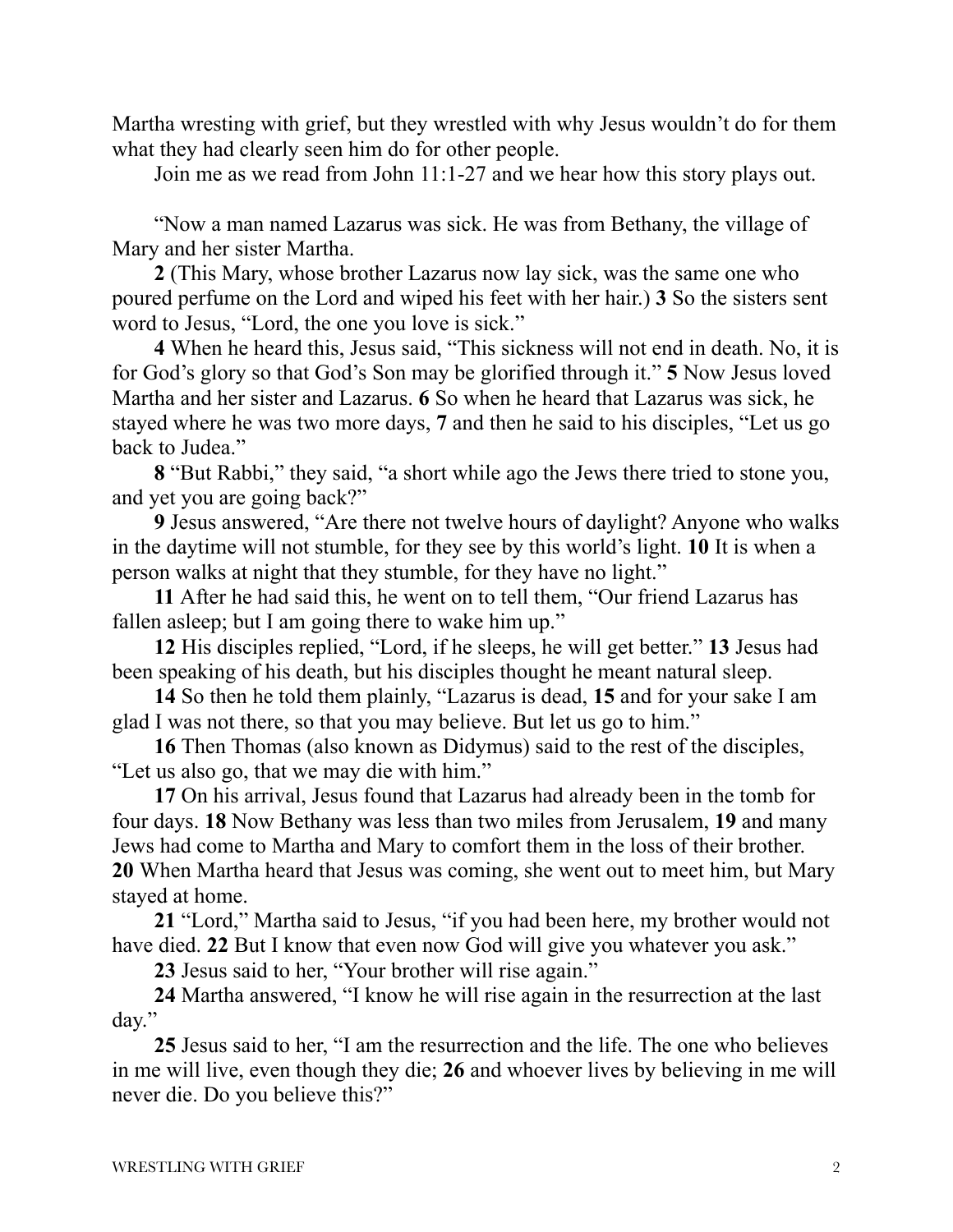**27** "Yes, Lord," she replied, "I believe that you are the Messiah, the Son of God, who is to come into the world."

Let us pray. Prayer of Illumination.

In Philip Yancey's book, *Disappointment with God,* he shares a story about a young man who wrote a commentary on Job in the Old Testament. It was a very compelling book about maintaining faith in God amidst life's adversity. The young man believed what he had written until some years later when he too faced a series of losses that he struggled to get beyond. Much later, he confessed to Yancey that he no longer believed what he had written.

As Yancey listened to countless stories of grief and loss, he settled on three key questions that no one asks aloud as they wrestle with God amidst grief.

Is God unfair? Is God silent? And is God hidden?

Or put in the context of today's story, why didn't Jesus heal Lazarus as he had so many other people? Why didn't Jesus respond to Mary and Martha when their brother had become deathly ill? And why was Jesus no where to be found when he was needed most?

I believe we see answers to each of these questions in our story today.

First, why didn't Jesus heal Lazarus as he had so many other people?

Right off the bat, Jesus told his disciples, "This sickness will not end in death. No, it is for God's glory so that God's son might be glorified through it."

So there was an over arching purpose that God aimed to achieve which was greater than simply bringing Lazarus back to life. Think about it for a moment with me. How many other people can you name right now that Jesus either healed or brought back from the dead? I can't remember many names that is for sure. But I certainly will never forget what he did for Lazarus, Mary, and Martha. The fact that this story still speaks to us today is remarkable.

I wonder then if there was another purpose that God had in store for Martha.

We've seen in past stories, how Martha was an expert at running the show, of getting things done, of being in control. And we Marthas know what that's like. What we Martha's hate most is when we are not in control. When we can't fix things. When we can't just get'r done! Can I get an AMEN from we Marthas? Ha, ha!

Folks, experiencing the death of a loved or a relationship is one of those moments when life as we know it comes to a complete stop. When we are no longer in the drivers seat. When God alone is in control. I tell people that the first year of grief is like walking through quicksand. It's hard enough each day to remember to eat, let alone get through the myriad of tasks that need to be done.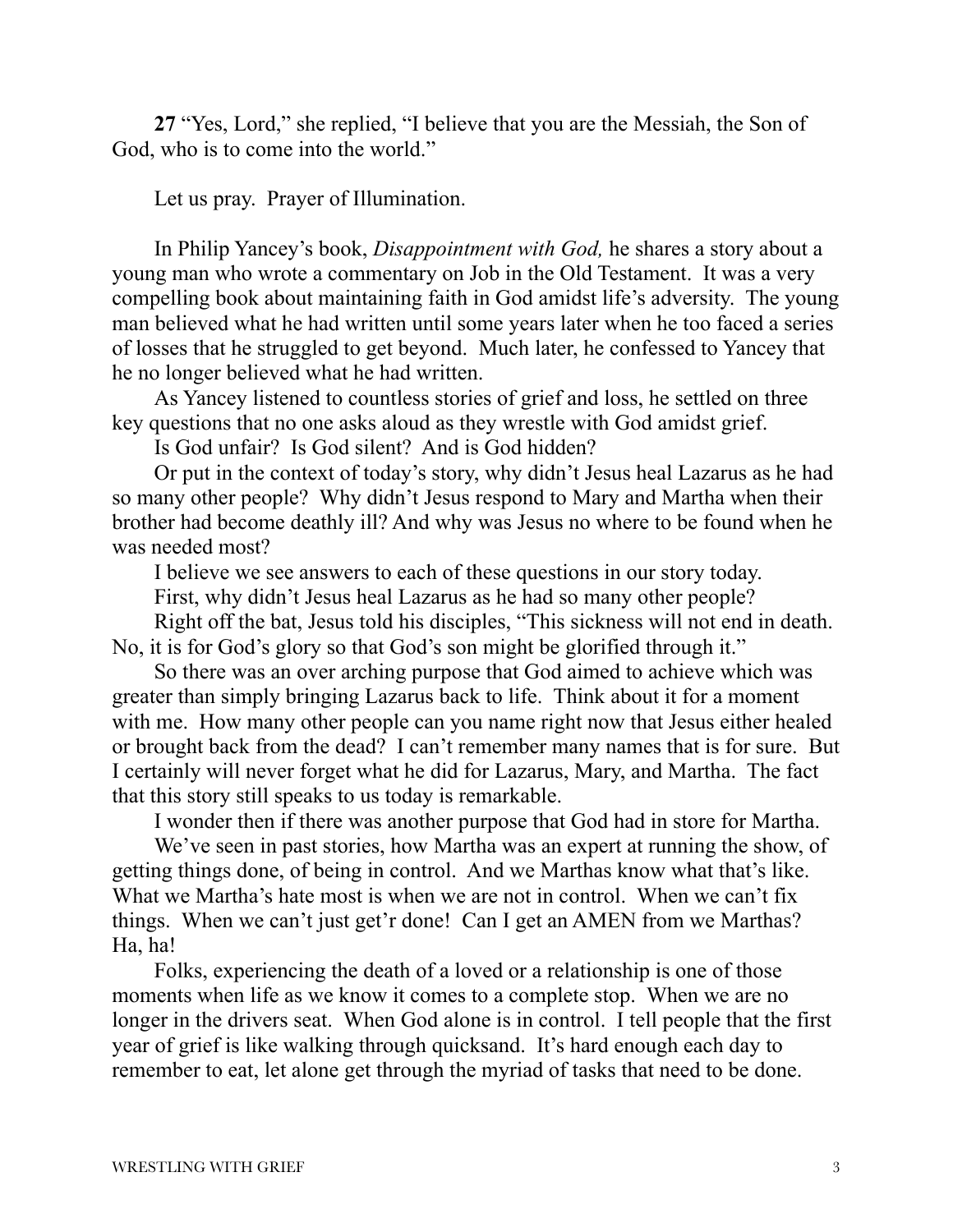Barbara Brown Taylor in *Learning to Walk in the Dark* states, "Step 1 of learning to walk in the dark is to give up running the show. Next you sign the waiver that allows you to bump into things that may frighten you at first. Finally you ask darkness to teach you what you need to know."[1](#page-3-0)

<span id="page-3-1"></span>Grief teaches us to stop. To feel deeply our loss. And to sit with it for a while.

I remember early in my chaplaincy training at the hospital during seminary when I walked into the room of a man my age who was dying of colon cancer. He was grieving. So as I tried to be helpful to him, I asked "Is there anything I can do to help?" He snarked back, "Yea, you got a cure for colon cancer!" That taught me to shut up and simply be present with those who were grieving.

My friends please be careful with your words as you comfort those who are grieving. Please never say to someone who has lost a loved one… "At least they are in a better place. Their suffering has ended. Or maybe God needed another angel. " Oh how I hate that one because it is so theological and biblically wrong.

These statements are harmful. They do not comfort someone in their loss. A friend who lost a parent as a child confessed that someone in their church told him that last statement…and what it did for him was to say…well if God needed her more than me…screw that God. I don't want anything to do with him!

The only acceptable thing to thing to say to someone in mourning is simply "I am so sorry for your loss."

What we are to do... is to sit shiva with people. Sitting shiva is the ancient Jewish grief tradition. We sit with our grieving friends in silence for as long as they need. Typically that is a week. But we don't try to explain away their pain or attempt to make things better.

We simply mourn with those who are mourning. We weep with them.

You see our temptation when faced with death, is that we want to do, to help, to fix…because it makes us feel better…when we feel so out of control.

Perhaps Jesus wanted Martha to sit with her grief for a while and escape her compulsion to always be needed. The only way she would ever do that was if her only brother died.

Was Jesus fair? No! Does Jesus have to be fair? No! Does Jesus owe us anything? No! The truth is that Jesus is free to act however Jesus so desires according to his will and his plan for our lives. Even if it means allowing death.

Second, why didn't Jesus respond to Mary and Martha when their brother had become deathly ill? Was Jesus silent?

Again, No! Jesus was not silent. He spoke truth to Mary and Martha in their grief. He gave them what they needed, not what they wanted. They wanted their

<span id="page-3-0"></span><sup>&</sup>lt;sup>[1](#page-3-1)</sup> Barbara Brown Taylor, *Learning to Walk in the Dark* (NYC: Harper Collins Publishers, 2014)15.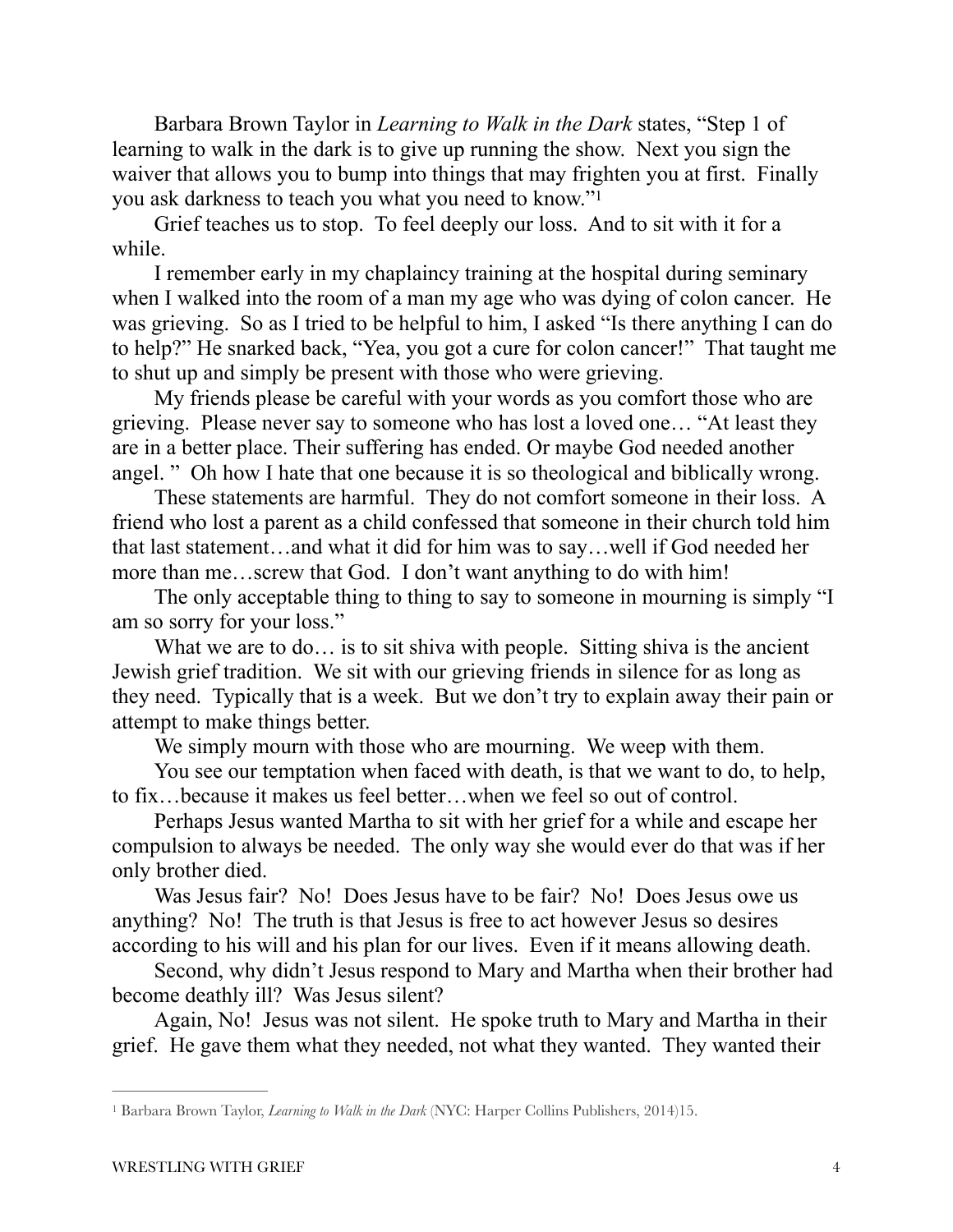brother to be alive. What they needed was the hope that more life existed beyond the grave…what they needed was just little bit of faith, even the size of a tiny mustard seed, that if they believed in Jesus that they would have everlasting life.

Remember what Jesus told his disciples before arriving in Bethany where his friends lived, "Lazarus is dead, and for your sake I am glad I was not there, so that you may believe."

Again we see that Jesus had different purposes for Lazarus' death. To bring other people to faith in him and spiritually bring them back to life from the grave.

Some of us sitting here today know what's like to sit in the tomb of grief and unbelief. It's a sad, scary, and hopeless place to not believe in Jesus. Because death seems final! But my friends, here's the good news. We don't need to have it all figured out. Even if we have a little bit of wonder that this story could be true is enough for Jesus to grow into full blown faith.

Barbara Brown Taylor wrote, "Blessed are the poor in spirit," Jesus says in the Sermon on the Mount, "for theirs is the kingdom of heaven. Blessed are those who mourn, for they will be comforted." In these beatitudes, spiritual poverty and grief are moved from the "loss" side of the ledger to the "gain" side, enabling those who suffer to view their hardships as blessings."<sup>[2](#page-4-0)</sup>

<span id="page-4-2"></span>The Prophet Isaiah wrote, "I will give you the treasures of darkness and riches hidden in secret places, so that you may know that it is I, the LORD, the God of Israel, who called you by name."<sup>[3](#page-4-1)</sup>

My friends, the cold hard truth is that Jesus, the creator and sustainer of all things, the author and perfecter of our faith, owes us nothing! He isn't obligated to answer to any of our gut wrenching questions as we wrestle with grief.

Does Jesus answer Martha's question about why he was unfair for not healing Lazarus as he had others? NO!

<span id="page-4-3"></span>Does Jesus explain to her why he had been silent? NO!

Does Jesus justify why he chose to remain hidden for that entire week while Lazarus was sick and buried in the tomb? NO!

Jesus simply asks them and us a question. Do you still believe that "I am the resurrection and the life. That whoever who believes in me will live, even though they die; **26** and whoever lives by believing in me will never die?"

Church do we believe this?

Even Job of the Old Testament believed this. Though he suffered loss more than anyone else, he still cried out, "I know that my redeemer lives and that in the end he will stand upon the earth. And after my skin has been destroyed, yet in my

<span id="page-4-0"></span>Taylor, *Learning to Walk in the Dark*, 87. [2](#page-4-2)

<span id="page-4-1"></span>[<sup>3</sup>](#page-4-3) Isaiah 45:3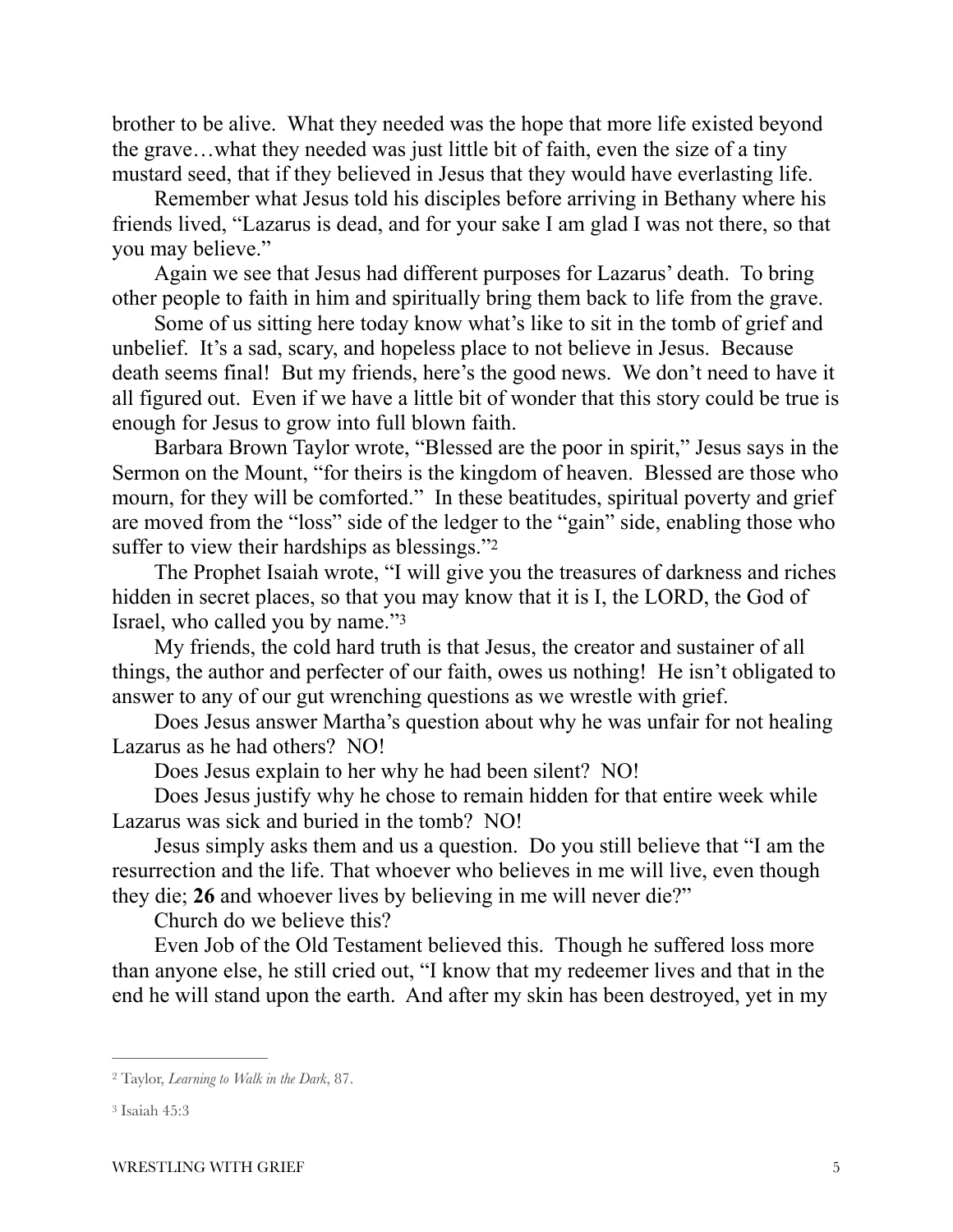flesh I will see God; I myself will see him with my own eyes - I, and not another. How my heart yearns within me!"[4](#page-5-0)

<span id="page-5-4"></span>I think God wants to give us that same assurance today.

And finally, why was Jesus no where to be found when he was needed most? From my own experience of learning to walk in the dark, I think what God is doing is weaning me from the romantic gushy feelings that had in my early faith life. Only in walking through darkness and grief can I mature to having a relationship of presence. That I just enjoy God for who God is and not dependent upon how God makes me feel or what God does for me.

It's like a marriage of two older people who simply enjoy each other's company for who they are and not necessarily for how they make each other feel or what they do.

There are things that we can only learn while in the dark. For example, "In the book of Genesis, God first created in darkness; light only came some time later.<sup>[5](#page-5-1)</sup>

<span id="page-5-5"></span>Or take a seed for example. It starts to grow in the dark hidden place of the earth. Or a baby that begins to grow in the darkness of a womb. Or Jesus coming to life at the resurrection in a cold dark tomb[.6](#page-5-2)

<span id="page-5-7"></span><span id="page-5-6"></span>Barbara Brown Taylor again exclaimed, "In the absence of any sense of God, I wish I had known that it was still possible to trust God."7

Even when we feel like God is no where to be seen, God is there, hidden, working miraculously behind the scenes.

If you are wrestling with grief today, there are four little booklets that I'd like to share with you written by the Stephen Ministries program. A Time to Grieve. Experiencing Grief. Finding Hope and Healing. And Rebuilding and Remembering. These are tremendously helpful in making sense of grief and to let us know that we are not alone. If you would like copies of these please see me after worship and I'll give some to you.

So here is the hope as we wrestle with grief.

Grief ought not last for ever. It will eventually go away. That is not to say that we truly ever get over the loss of losing someone we loved. No we just learn to wear our grief differently as time goes on. As the words of Psalm 30 speak so beautifully.

<span id="page-5-0"></span>[<sup>4</sup>](#page-5-4) Job 19:25-27

<span id="page-5-1"></span>Taylor, *Learning to Walk in the Dark*, 168. [5](#page-5-5)

<span id="page-5-2"></span><sup>&</sup>lt;sup>[6](#page-5-6)</sup> IBID, 129.

<span id="page-5-3"></span><sup>&</sup>lt;sup>[7](#page-5-7)</sup> IBID, 162.